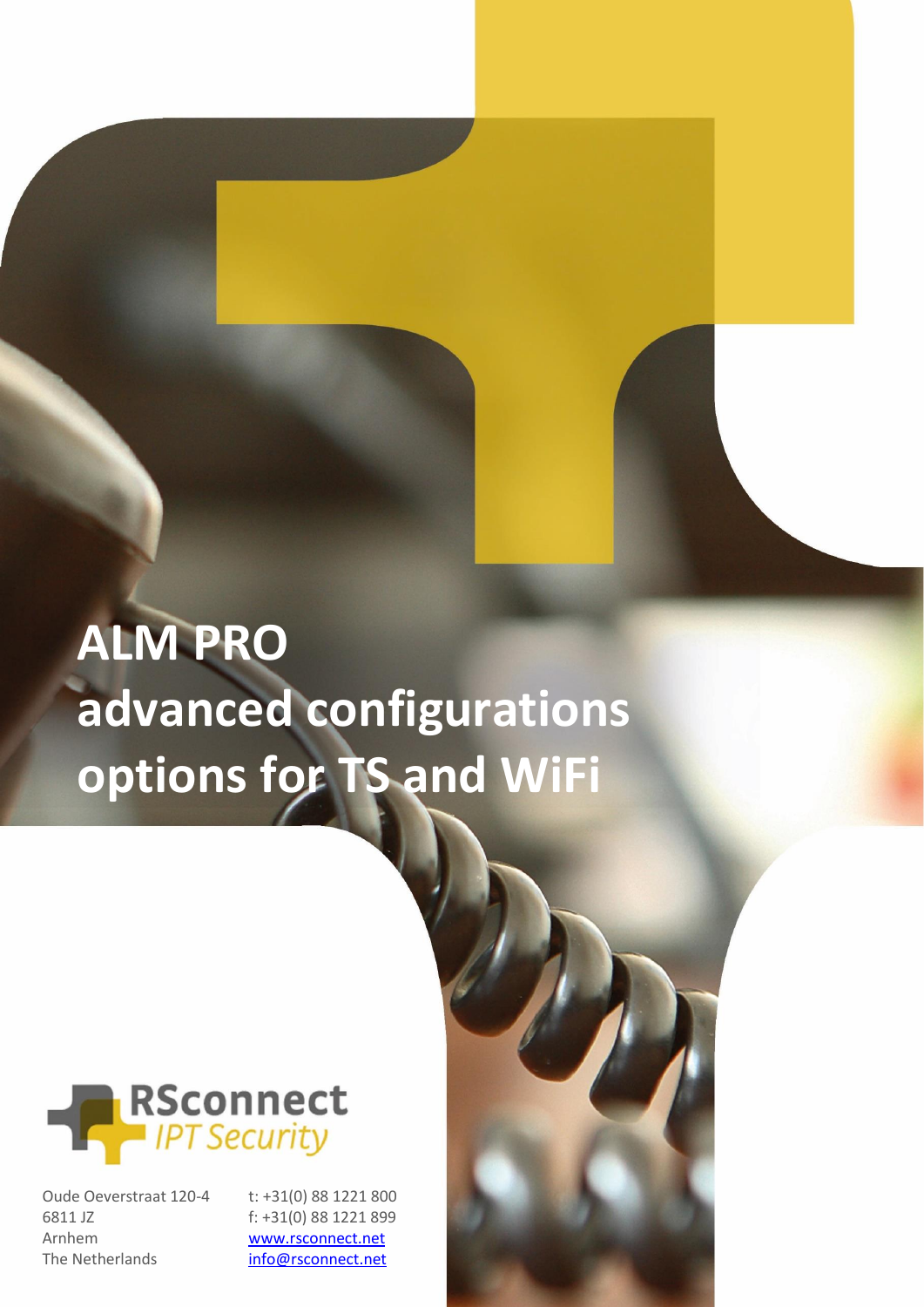

# **ALM advanced configuration options for Terminal clients and wireless IP Phones**

#### **> Standard installation**

Suitable when the PC or laptop is connected via the phone and running Windows operating system. See Figure 1, green rectangle areas.

Deploy ALM to the client PC or laptop, either manually or using the unattended setup script included. ALM will detect the connected phones by using CDP or LLDP protocols (configurable) and communicate to the CallManager using HTTP(s), see Figure 2.

PC or laptop needs a network connection to both the IP phone and the CallManager (direct or via proxy)

#### **> Terminal client or wirless IP Phone with static configuration**

Deploy ALM to the client PC or Terminal server.

Configure or import the relationships between terminal clients/desktops and IP phones by adding pairs of ((Computer name or IP address) and (Phone MAC address/Phone host name)).

This file needs to be maintained when configuration changes, e.g. a phone is to be replaced or connected to another PC or terminal client.

- a) For thin-clients store this configuration file at a central location which is accessible by all Terminal Servers, e.g. a network share. Deploy ALM to all Terminal Servers that will be used by users running ALM
- b) For Windows PCs using a wireless phone, store this configuration file on a central network share and point all ALM clients to the same file

#### **> Terminal client or wireless IP Phone with dynamic configuration**

Deploy ALM to the client PC or Terminal server.

A configuration file is automatically created by an ALM background service (scanner\*1). The scanner service scans IP address ranges of the devices configured in the CallManager. For each phone found, the scanner reads the required data from the device including the computer name of the connected pc/client. The computer name will be either configured by the CallManager administrator at the phone configuration page or automatically updated by a CDP/LLDP broadcaster\*2 to be installed/deployed at the client terminal.

- a) For thin-clients store this configuration file at a central location which is accessible by all Terminal Servers, e.g. a network share. Deploy ALM to all Terminal Servers that will be used by users running ALM. As part of the deployment process of new/updated phones the CallManager administrator has to enter the new terminal client computer name in the asset field of the new phone configuration, except when the thin client is configured to broadcast its position using CDP or LLDP protocol
- b) For fat-clients store this configuration file at a central location which is accessible by all Terminal Servers, e.g. a network share. Deploy ALM to all Terminal Servers that will be used by users running ALM. The CDP/LLDP broadcaster software will automatically refresh the computer name listed in the IP phone and the server scanner software will detect that change and update the central configuration file.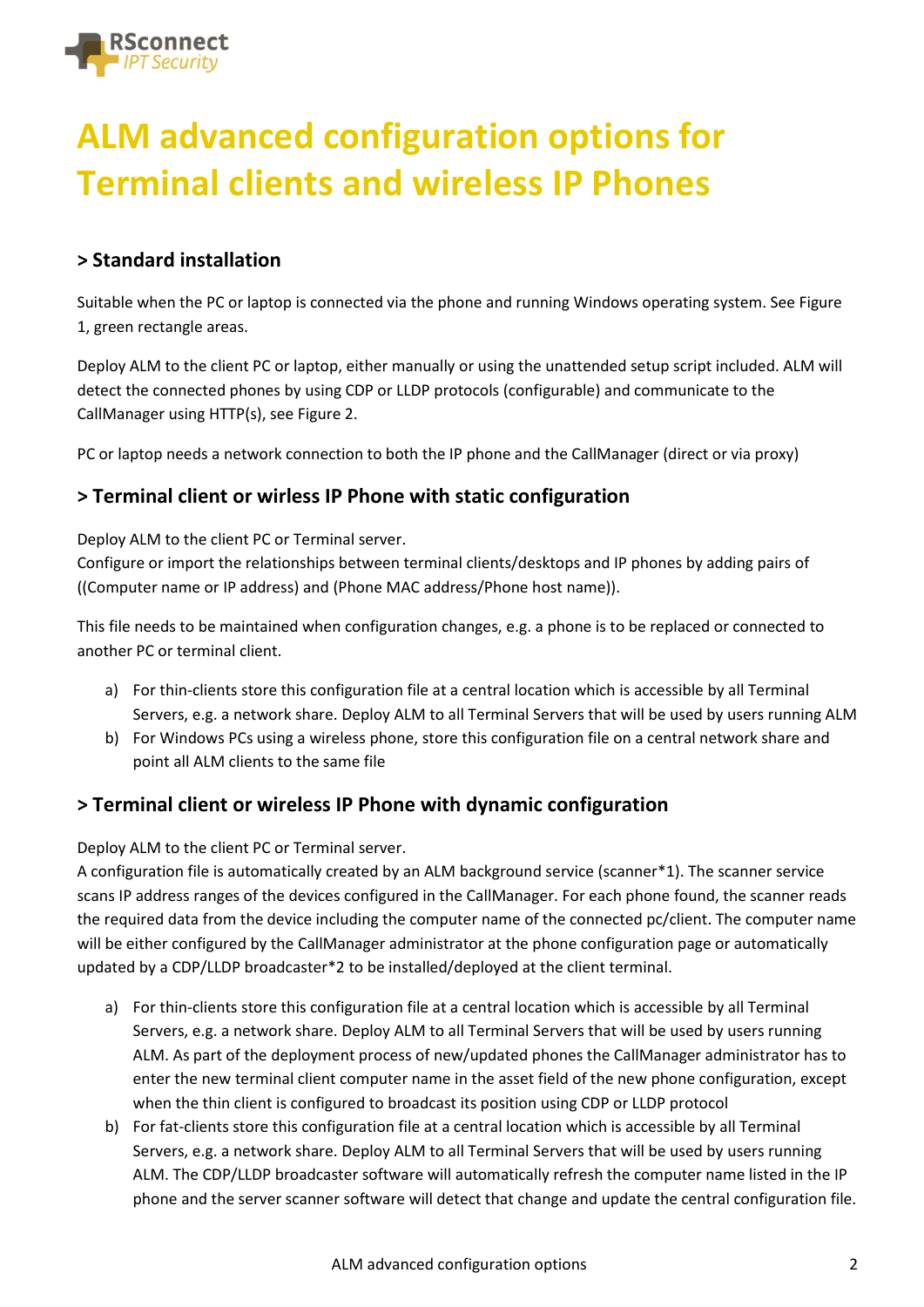

\* <sup>1</sup> Scanner is a custom background service that needs to be installed at 1 of the terminal servers to be executed at defined time intervals

\* <sup>2</sup> CDP/LLDP broadcaster is custom software depending on the client operating system and is not suitable in case of wireless IP phones



Automatic device detection using CDP or LLDP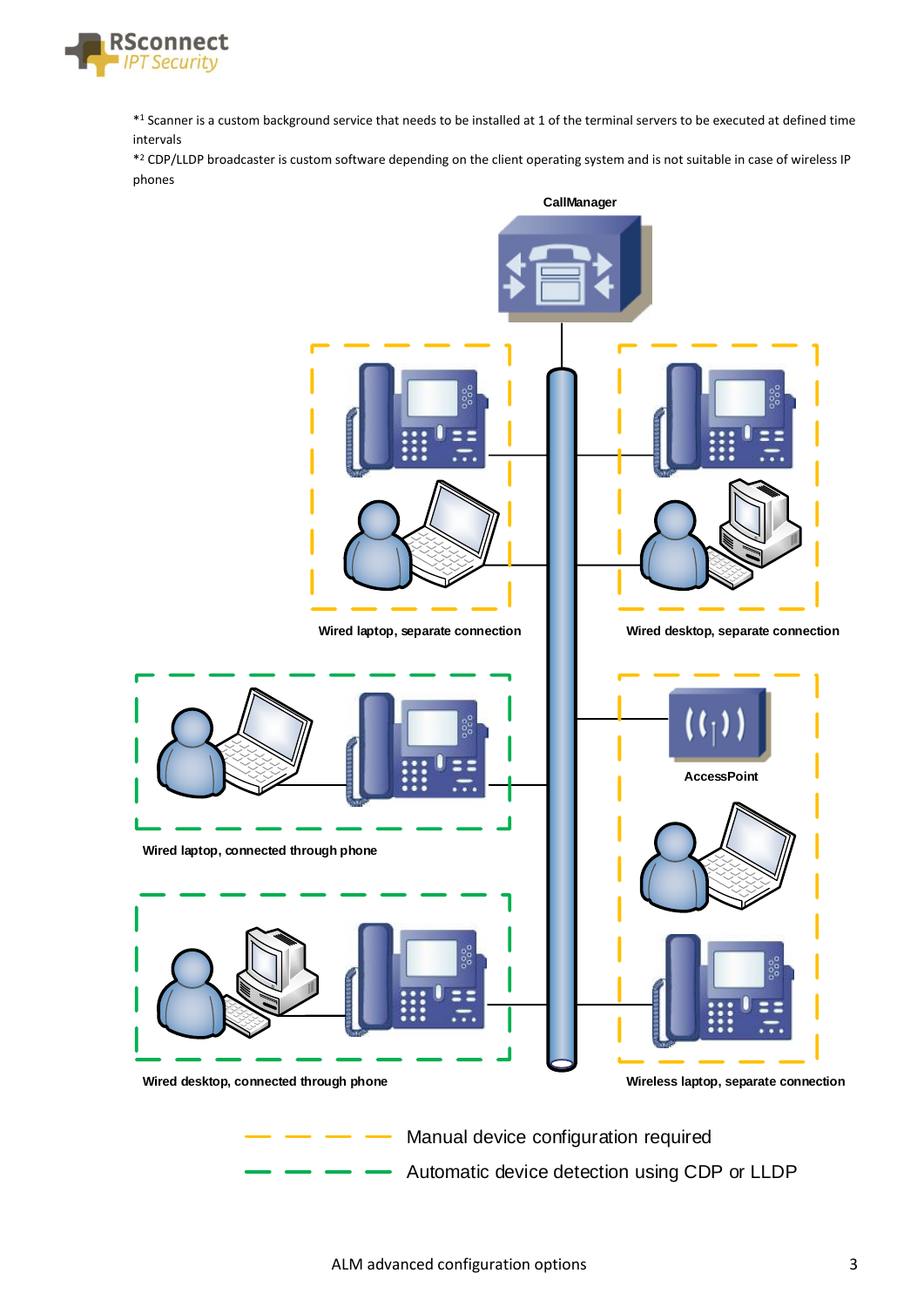



**Wireless laptop, separate connection**